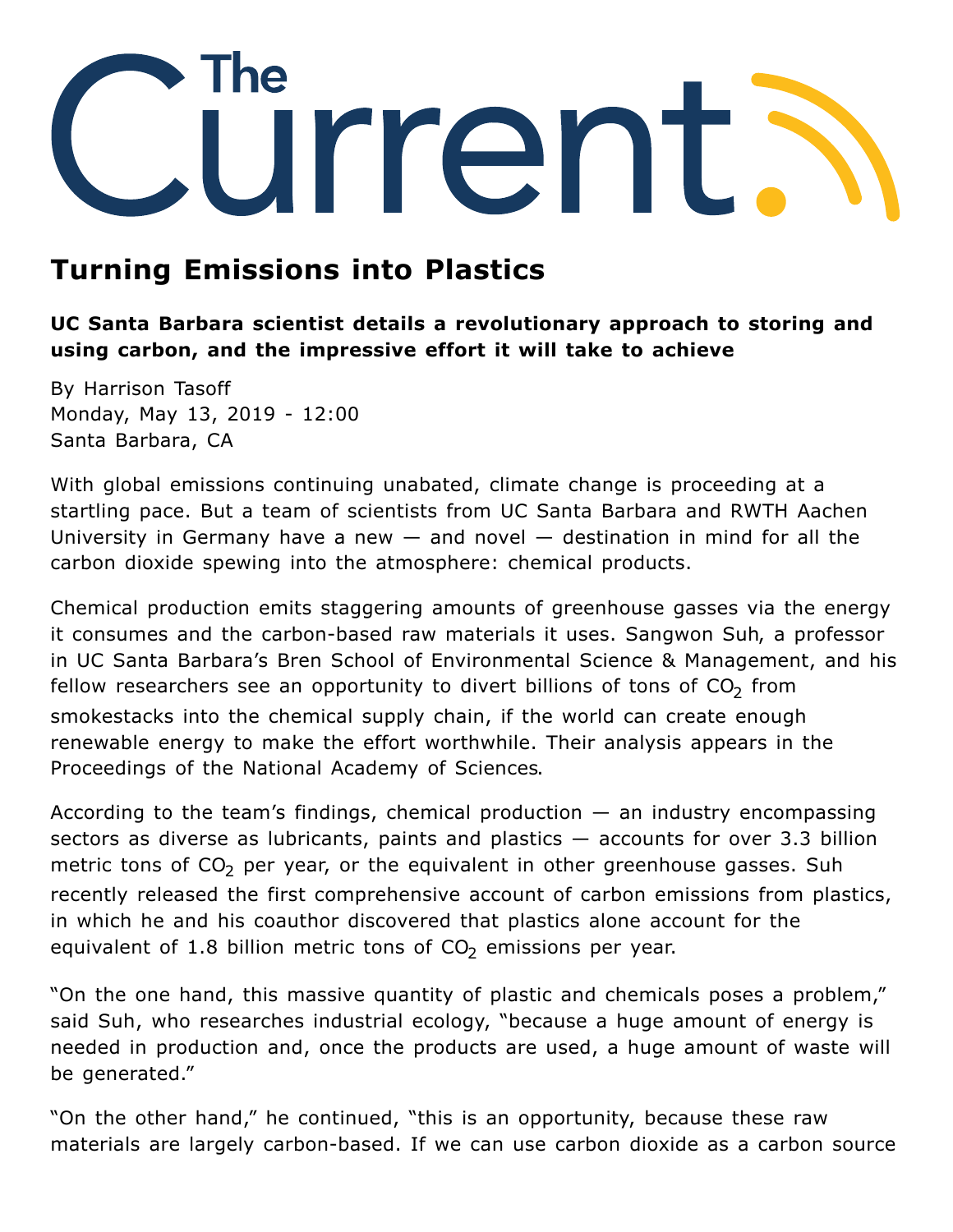for these plastics and chemicals, then we can capture and store a large quantity of  $CO<sub>2</sub>$  in the plastics and chemicals that otherwise would have been emitted, all while creating value."

Applying carbon capture and utilization (CCU) to the chemical industry is a novel idea. It would provide a renewable source of carbon compounds and has the added benefit of pulling  $CO<sub>2</sub>$  out of the atmosphere. CCU also produces a large quantity of pure water as a byproduct, a potential boon as water security becomes a greater issue. What's more, putting captured carbon to use offsets some of the costs of capturing it in the first place, a major economic challenge to carbon sequestration efforts.

But the team wanted to know how practical it might be. This is new territory, so the researchers mostly had to work from scratch. They set about testing whether CCU provided a sizable opportunity to reduce greenhouse gas emissions, and found that it did. The technique could eliminate up to 3.5 billion metric tons of  $CO<sub>2</sub>$ , or the equivalent in other greenhouse gasses per year.

However, this process would increase the industry's total energy demands mainly because it also needs hydrogen, which can be produced from water through electrolysis. These demands would need to be met with renewable energy, otherwise the process would emit more carbon than simply sourcing material traditionally, via fossil fuel reserves.

The question then became: how much renewable electricity is needed to reach this 3.5 gigaton technical potential?

The answer: 126 to 222% of the world's current 2030 renewable energy targets. And these targets already look very ambitious under current policies and trajectories.

"We were surprised at how much electricity is necessary in order to reduce greenhouse gas emissions through CCU," Suh remarked. "Some people may think that those renewable energy generation numbers that we tested are unrealistic. Well, that's the point."

#### **Time and effort**

Many scientists became interested in CCU  $-$  as well as carbon capture and storage — as they grew more worried that various proposals and strategies for decreasing greenhouse gas emissions may come up short. LED lights and electric cars produce less greenhouse gasses, but avoiding climate catastrophe requires more than just reducing emissions, Suh said.

"Scientists are starting to sense that these efforts will not be able to keep us to a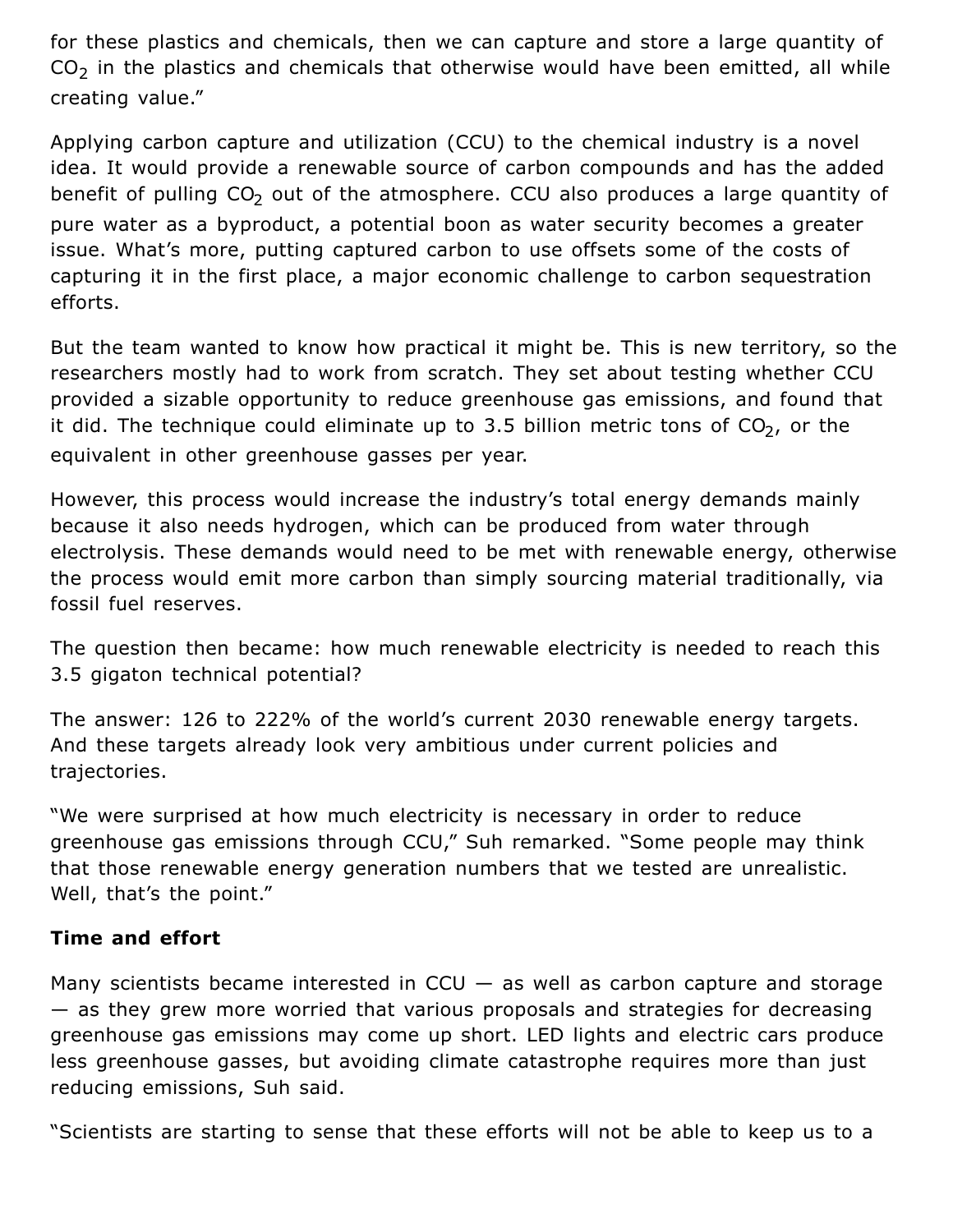1.5 to 2 degrees Celsius global average temperature increase," he said. These are the targets set by the United Nations following the report by the Intergovernmental Panel on Climate Change (IPCC) in order to prevent climate disaster. Keeping within these targets requires reducing net emissions to zero by the second half of the century, said Suh, who served as a coordinating lead author on part of the panel's [2014 report](https://www.ipcc.ch/site/assets/uploads/2018/02/ipcc_wg3_ar5_chapter5.pdf).

This leads to the concept of a carbon budget, namely a maximum total amount of greenhouse gasses humans can emit and still keep warming below 2 degrees Celsius. Scientists have produced many estimates of this budget, but one of the most influential yields a figure of 763 billion metric tons of  $CO<sub>2</sub>$ , or the equivalent in other gasses. Right now, we emit around 50 billion tons of  $CO<sub>2</sub>$  per year, Suh said. That doesn't allow much leeway to work with, or much time in which to solve the problem.

"We have to dramatically reduce our greenhouse gas emissions immediately," Suh said.

However, he believes that holding too rosy a view of the potential of carbon capture is dangerous as well. "Our study represents the first global assessment of the potential that CCU holds for carbon mitigation, and we found that it takes a lot for CCU to save the world," Suh said. Humans can't continue business as usual under the assumption that carbon capture to fix the problem even if we miss our targets.

"More than anything else, this study shows the enormous magnitude of renewable energy needed in order for CCU to make sense," said Suh. He suspects those who read the study will balk at the requirements, saying that we cannot direct all that renewable electricity solely to CCU.

"I agree," he said. "That's the point."

#### **Best bang for your buck**

If we did add the enormous amount of renewable electricity detailed in the study, it begs the question whether CCU is the best application of this additional power. So the team compared CCU with alternatives that may prove more efficient.

It turns out that CCU is not currently the most efficient use of renewable electricity for carbon mitigation. Investing this energy into heat pumps — rather than relying on natural gas for heating — would provide the biggest reduction in emissions per kilowatt-hour, followed by things like the electrification of transportation and water heaters. Only after all these other, more efficient uses of renewable electricity are exhausted would it then make sense to invest green energy into carbon capture and utilization.

However, if extra capacity is generated, CCU could prove a valuable tool in reducing